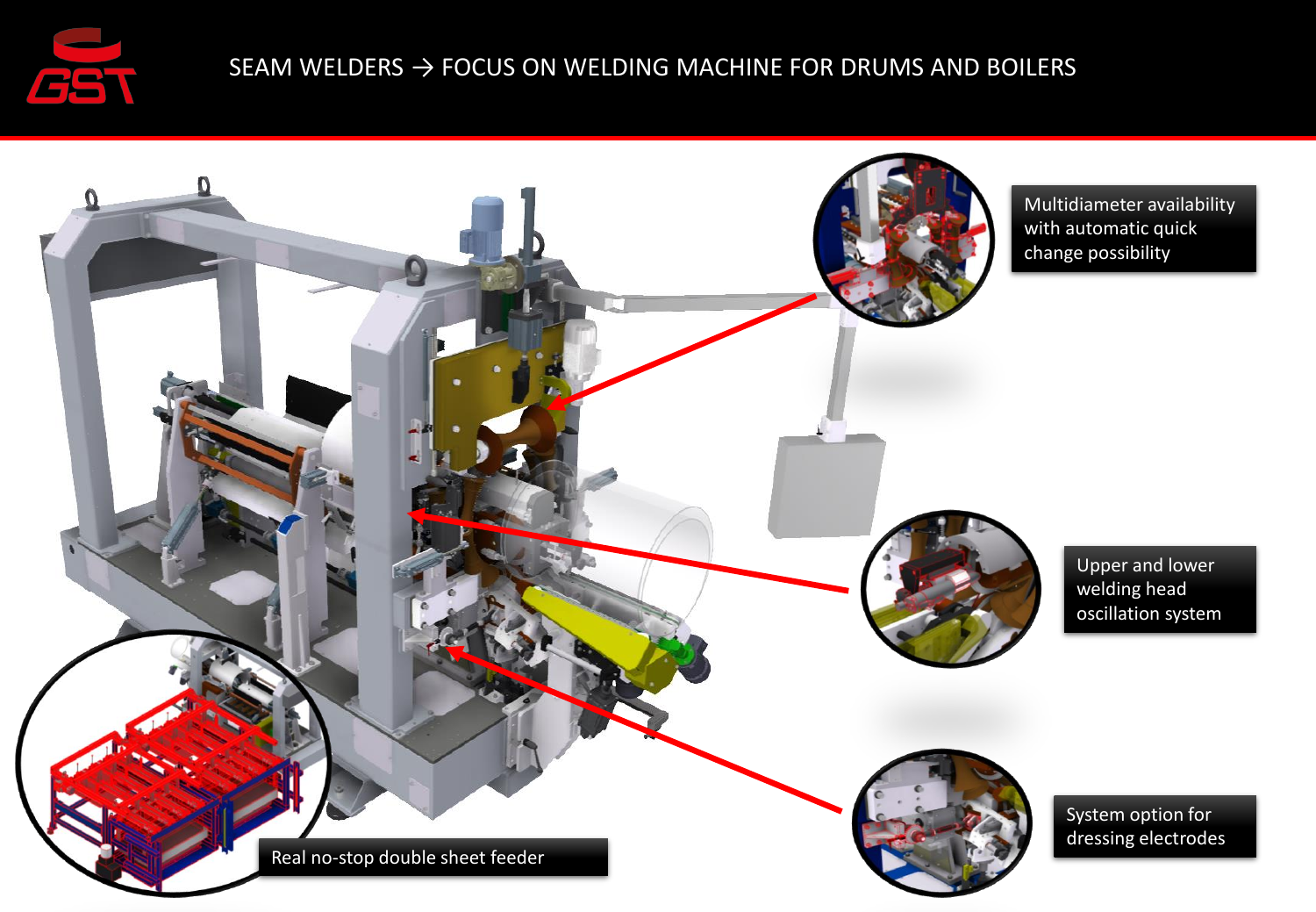

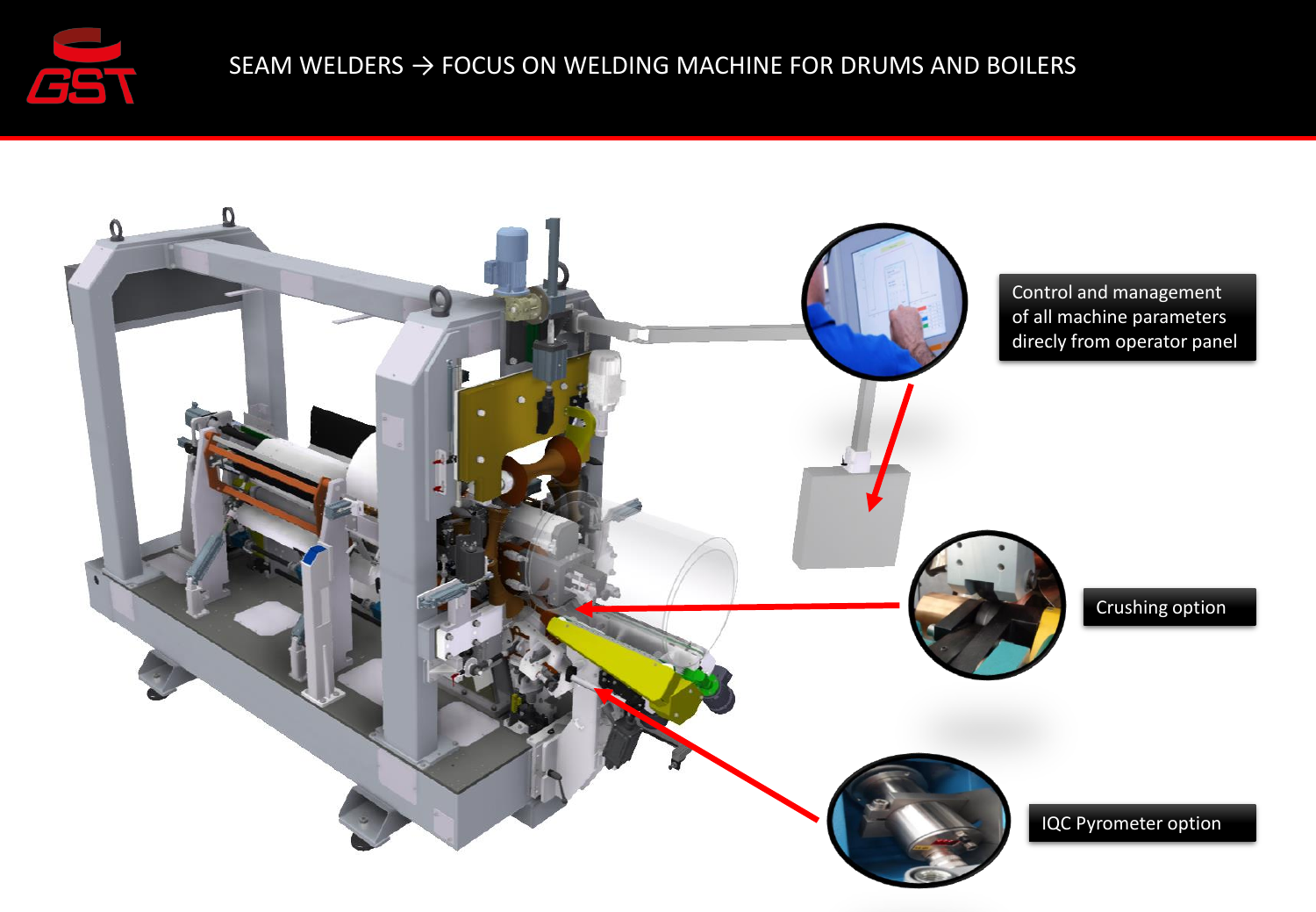



Tristatic welding inverter for energy saving, increase in machine cadence and accuracy of the welding seam



Reduced maintenance and easy mechanical accessibility



Volumes machine until 900 pz/h





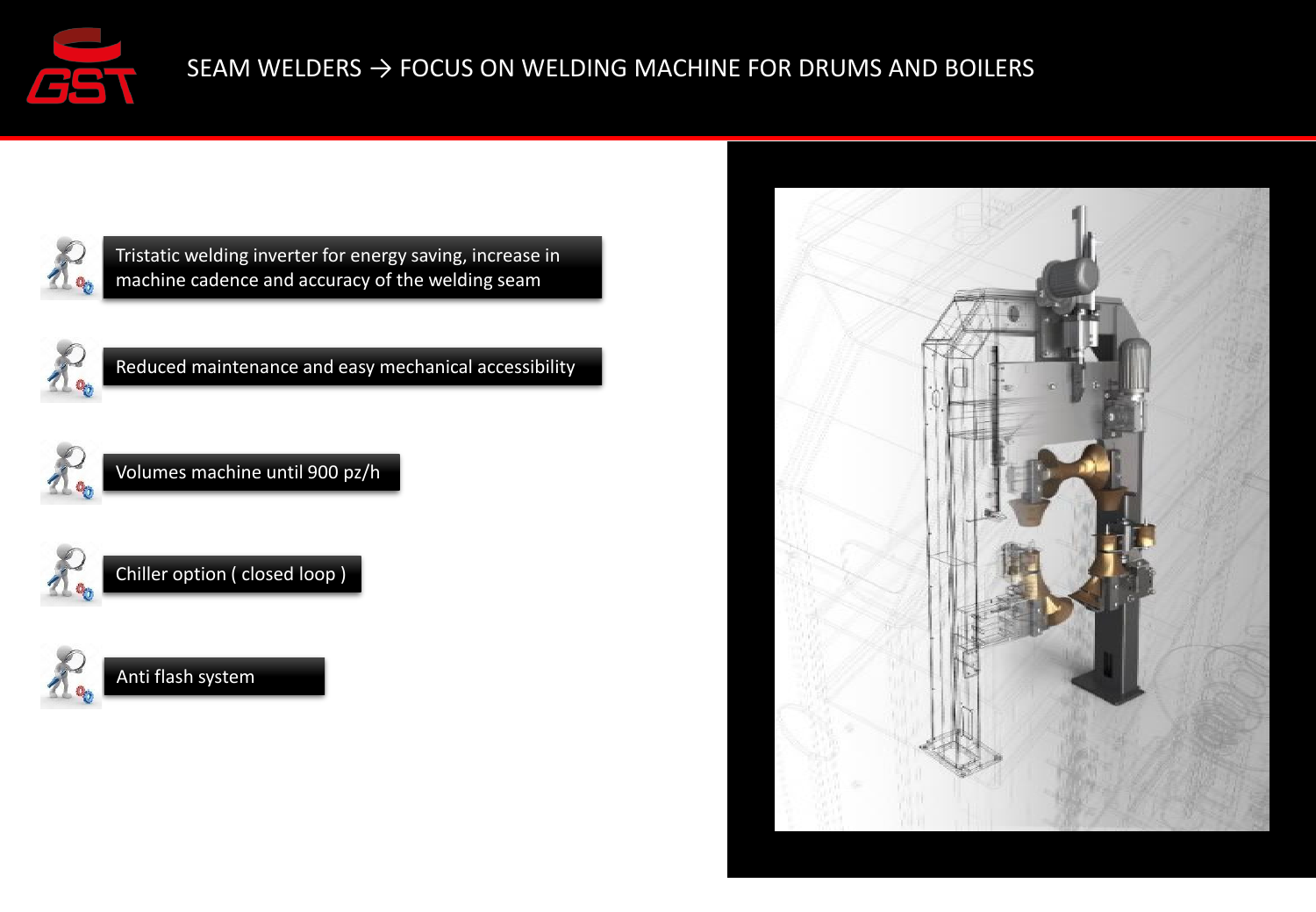

## SEAM WELDERS  $\rightarrow$  TECHNICAL DATA

\* With TRISTATIC frequency converter

\*\*Stainless and tinplate steel can also be welded with custom setting configurations

*Technical data may change without further notice* 

*Solution available on demand*

With TRISTATIC frequency converter

| <b>TECHNICAL DATA</b>                     |        | <b>WELDING MACHINE TYPE</b>        |                     |                     |
|-------------------------------------------|--------|------------------------------------|---------------------|---------------------|
|                                           |        | C.S.A.F.<br>300                    | C.S.A.F.<br>600     | C.S.A.F.<br>900     |
| <b>Bodies diameter</b>                    | mm     | min. 375<br>max 600                | min. 450<br>max 600 | min. 450<br>max 600 |
| <b>Bodies height</b>                      | mm     | 400-1100                           | 400-1100            | 400-1100            |
| <b>Sheet thickness</b>                    | mm     | $0.5 - 1.5$                        | $0.7 - 1.5$         | $0.7 - 1.2$         |
| <b>Overlap</b>                            | mm     | $1.2 - 2.5$                        | $1.4 - 2.5$         | $1.4 - 2.2$         |
| Max output rate *                         | unit/h | 300                                | 600                 | 900                 |
| <b>Welding speed</b>                      | m/1'   | $6 - 12$                           | $6 - 12$            | $9 - 18$            |
| <b>Welding material specifications **</b> |        | Clean and not oxidized black steel |                     |                     |
| <b>Dimension</b>                          | mm     | 4000x1600x2800                     |                     |                     |
| Welder machine weight                     | Kg     | 4500                               | 5000                | 5000                |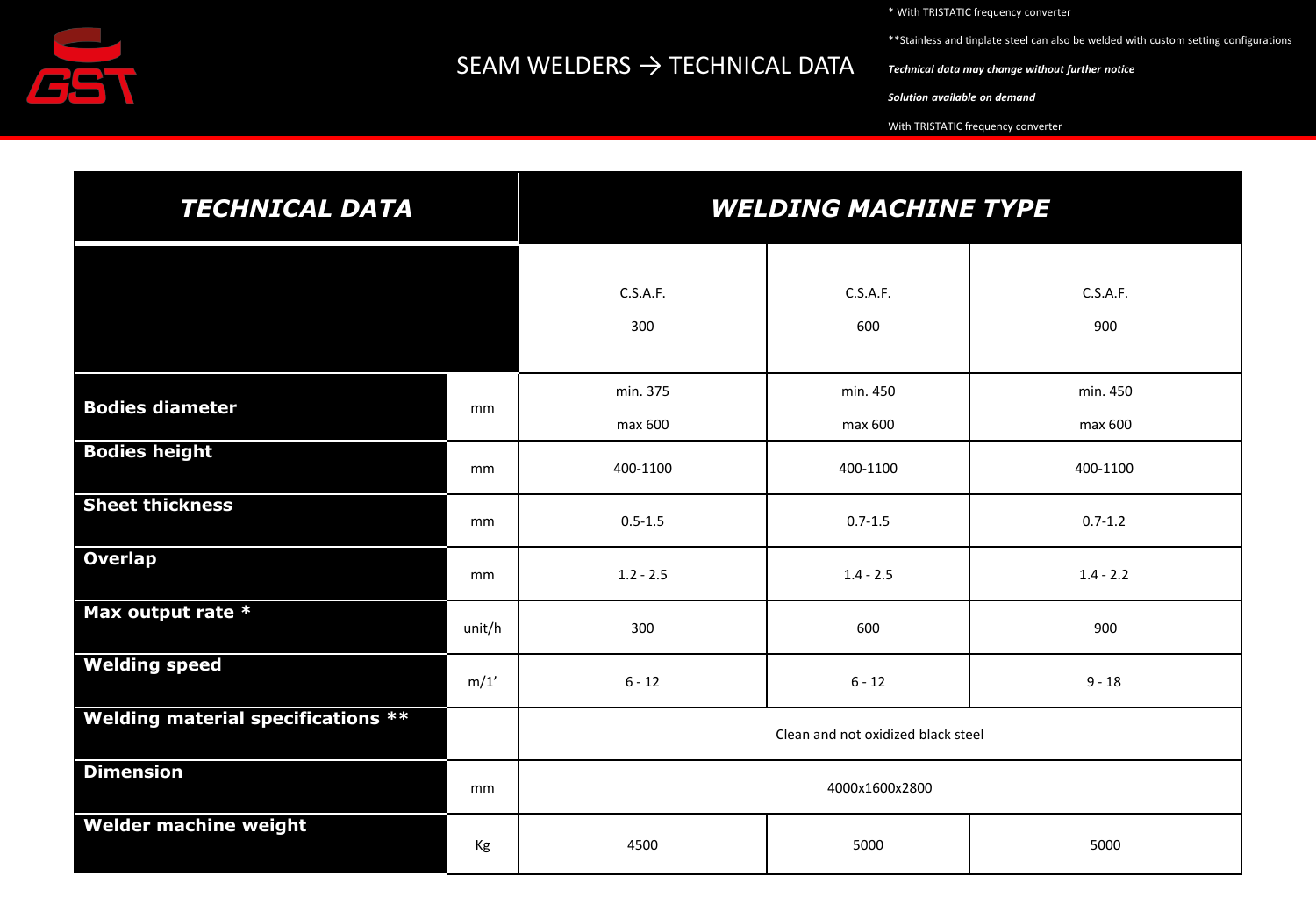



The automatic water heaters welder type C.S.A.B. for the longitudinal welding of internal body of water heaters and other purpose containers is designed and manufactured by GS&T. This machine features the possibility to roll form the steel body and immediately transfer it to the integrated welding station and weld it. This special resistance welder is fitted with a robust calibration tool set with diabolo rollers, suitable for the production of thick material. The open and user friendly concept design, the extremely reduced maintenance requirements are also important details which have been considered in designing the C.S.A.B.